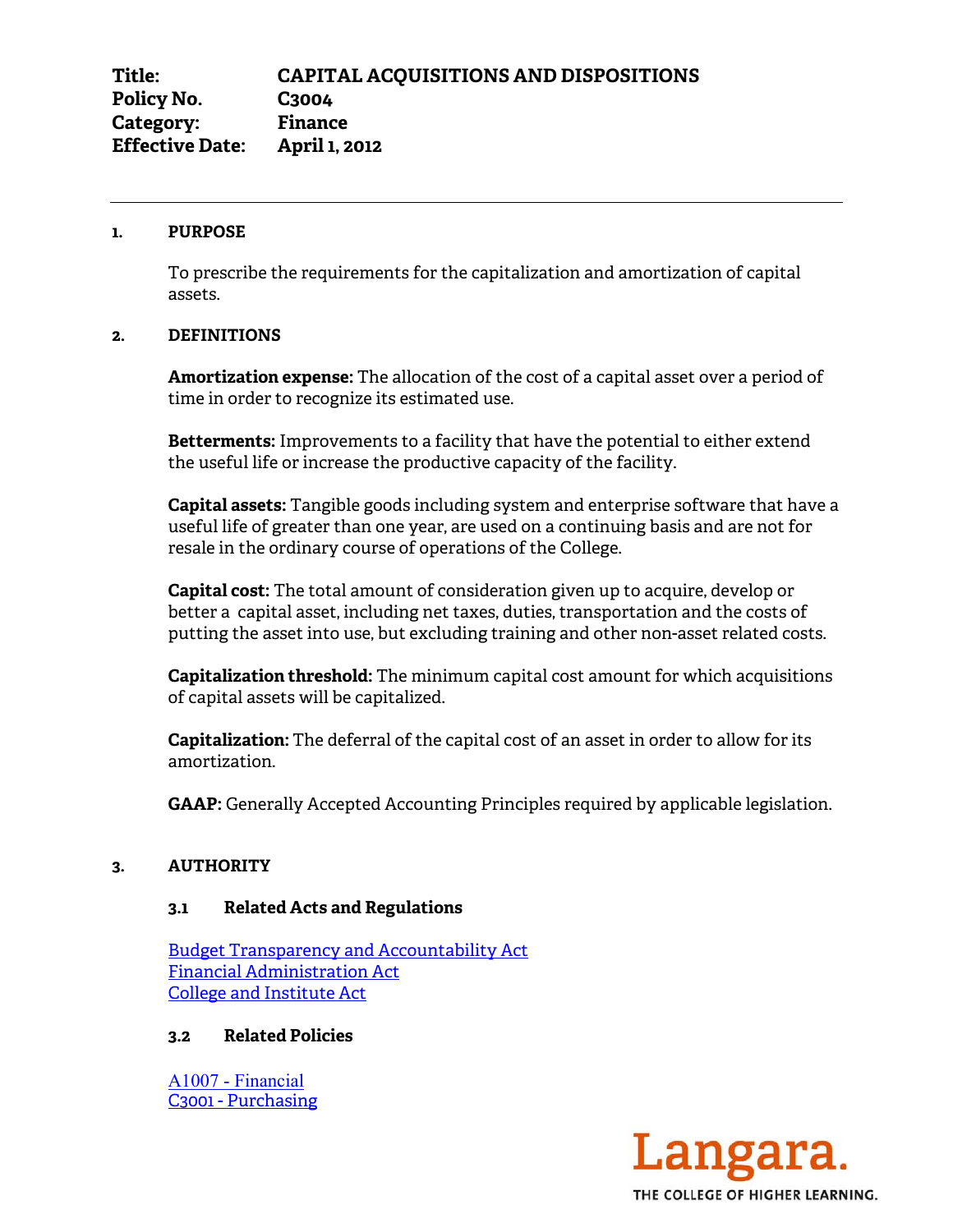# **4. RELATIONSHIPS WITH COLLECTIVE AGREEMENTS**

None.

# **5. POLICY**

# **General**

- 5.1 Purchases of capital assets that meet or exceed the capitalization threshold for that asset category will be capitalized and amortized over their estimated useful lives.
- 5.2 Capital assets will be grouped into similar categories for ease of administration and for determining the amortization expense for each period.

# **Capitalization of Assets**

- 5.3 Capital Assets will be grouped into the following categories:
	- Office furniture and equipment capital assets that do not meet the definition of any other category;
	- Computer desktop hardware monitors, desktops, laptops, printers and related physical assets;
	- Computer network hardware switches, routers, servers, in-wall cabling and other related capital assets;
	- Computer software –system and enterprise software, excluding any portion considered to be an annual fee or maintenance;
	- $\bullet$  Books and publications bound and loose leaf publications, periodicals and other printed materials that are owned by the College, excluding any portion of the cost considered to be annual fees or maintenance;
	- x Buildings and improvements buildings acquired or constructed and improvements to owned premises that meet the definition of betterments;
	- $\bullet$  Leasehold improvements improvements to leased premises that meet the definition of betterments;
	- Assets under capital leases leased assets where the lease qualifies as a capital lease under generally accepted accounting principles.
- 5.4 The capitalization threshold for all asset categories except computer desktop hardware and computer network hardware is \$2,500. The capitalization threshold for computer desktop hardware and computer network hardware is \$300.
- 5.5 Purchases of similar items that in aggregate are greater than the capitalization threshold will be capitalized. Purchases may be reviewed and reclassified subsequent to purchase where required to adhere to this requirement.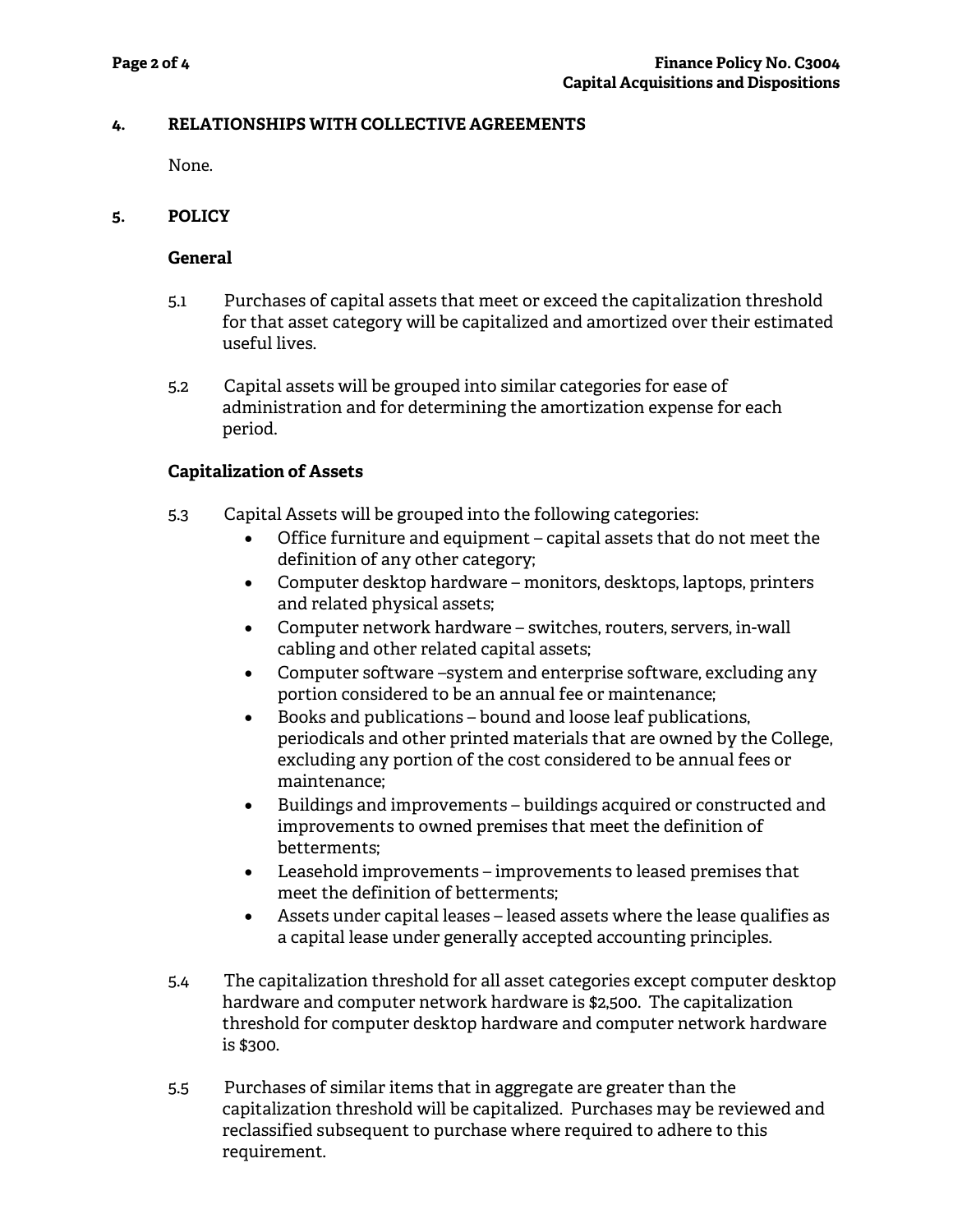- 5.6 Computer components such as keyboards, mice, hard drives, and connector cables are considered to be supplies due to the uncertainty of their useful lives and are not capitalized.
- 5.7 The following software-related costs are considered period costs and are therefore not capitalized:
	- Annual software maintenance charges;
	- Annual license fees:
	- Application software not purchased on an enterprise-wide basis.
- 5.8 Library collections that require an annual license fee in order to remain available are not considered to be capital assets and the applicable license fees are expensed as period costs and not capitalized.
- 5.9 Labour costs may be capitalized as follows:
	- Costs of external labour may be capitalized to the extent the labour is required to construct a capital asset or to put a capital asset into use;
	- Costs of contract labour may be capitalized similar to external labour where the contract labour is clearly identifiable as required to construct a capital asset or to put a capital asset into use;
	- Costs of employee labour may be capitalized when the labour is clearly identifiable with the construction of a capital asset or to put a capital asset into use, and the employee time can be accurately determined. Cost will include the hourly rate of the employee plus fringe and overtime, where applicable.

# **Amortization and Useful Life**

- 5.10 Amortization expense will be calculated on a straight-line basis for all asset categories over the estimated useful life of each category. Amortization commences at the time that the asset is available for use by the College. Estimates of availability for use may be utilized when the resulting imprecision is not significant.
- 5.11 The estimated useful life of each asset category is as follows:
	- $\bullet$  Office furniture and equipment five to ten years
	- Computer desktop hardware three years
	- Computer network hardware eight years
	- $\bullet$  Computer software life of the license agreement, maximum of three years
	- $\bullet$  Books and publications ten years
	- Buildings and improvements remaining estimated useful life of the building, not to exceed 40 years
	- Leasehold improvements remaining lease term
	- $\bullet$  Assets under capital leases useful life of the asset to the maximum of the lease term when title to the assets is not expected to transfer to the College.